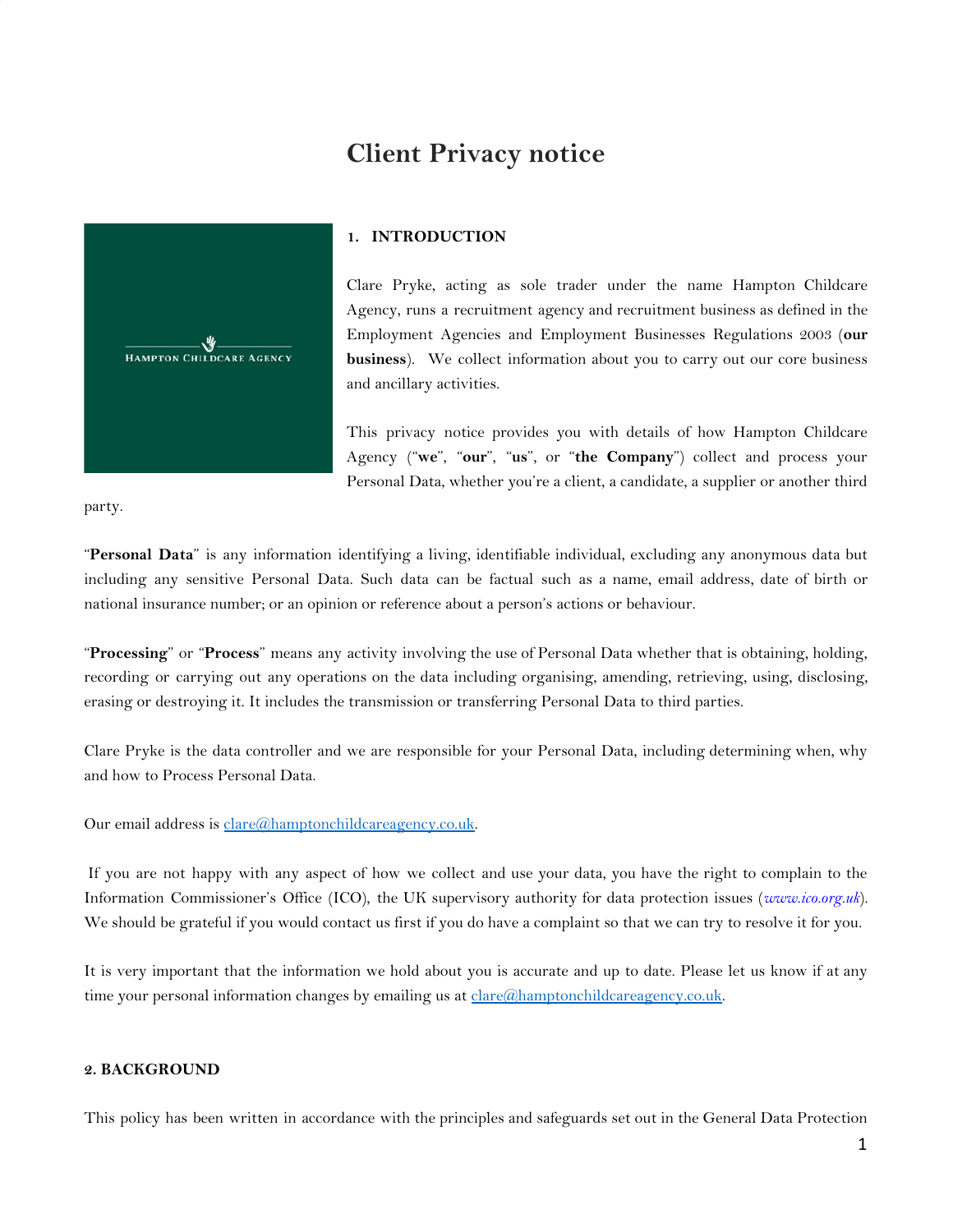Regulation (EU) 2016/679) ("**GDPR**") We adhere to the principles relating to the Processing of Personal Data set out in GDPR which require Personal Data to be:

**(a)** Processed lawfully, fairly and in a transparent manner (*Lawfulness, Fairness and Transparency*).

**(b)** Collected only for specified, explicit and legitimate purposes (*Purpose Limitation*).

**(c)** Adequate, relevant and limited to what is necessary in relation to the purposes for which it is Processed (*Data Minimisation*).

**(d)** Accurate and where necessary kept up to date (*Accuracy*).

**(e)** Not kept in a form which permits identification of Data Subjects for longer than is necessary for the purposes for which the data is Processed (*Storage Limitation*).

**(f)** Processed in a manner that ensures its security using appropriate technical and organisational measures to protect against unauthorised or unlawful Processing and against accidental loss, destruction or damage (*Security, Integrity and Confidentiality*).

**(g)** Not transferred to another country without appropriate safeguards being in place (*Transfer Limitation*).

**(h)** Made available to individuals such us to allow them to exercise certain rights in relation to their Personal Data (*Data Subject's Rights and Requests*).

# **3. HOW WE USE YOUR PERSONAL DATA**

We will only use your Personal Data when legally permitted. The most common uses of your Personal Data are:

- Where we need to perform the contract between us either (i) in accordance with our terms of [conditions](https://12e44446-064b-4dbc-a07f-88679b9dc3c4.filesusr.com/ugd/90a4f1_80e19baff9324a65a778b4006b5ea009.pdf) of business if you are a client; ii) in accordance with our terms of [representation](https://12e44446-064b-4dbc-a07f-88679b9dc3c4.filesusr.com/ugd/90a4f1_c703eae34eaf4b1db5ab46d779bb2ec0.pdf?index=true) if you are a candidate or (iii) in accordance with the relevant terms of supply between us as businesses.
- Where it is necessary for our legitimate interests (or those of a third party) and your interests and fundamental rights do not override those interests.
- Where we need to comply with a legal or regulatory obligation.

Generally, we do not rely on consent as a legal ground for Processing your Personal Data, other than in relation to sending marketing communications to you via email or text message. You have the right to withdraw consent to marketing at any time by emailing us at [clare@hamptonchildcareagency.co.uk](mailto:clare@hamptonchildcareagency.co.uk).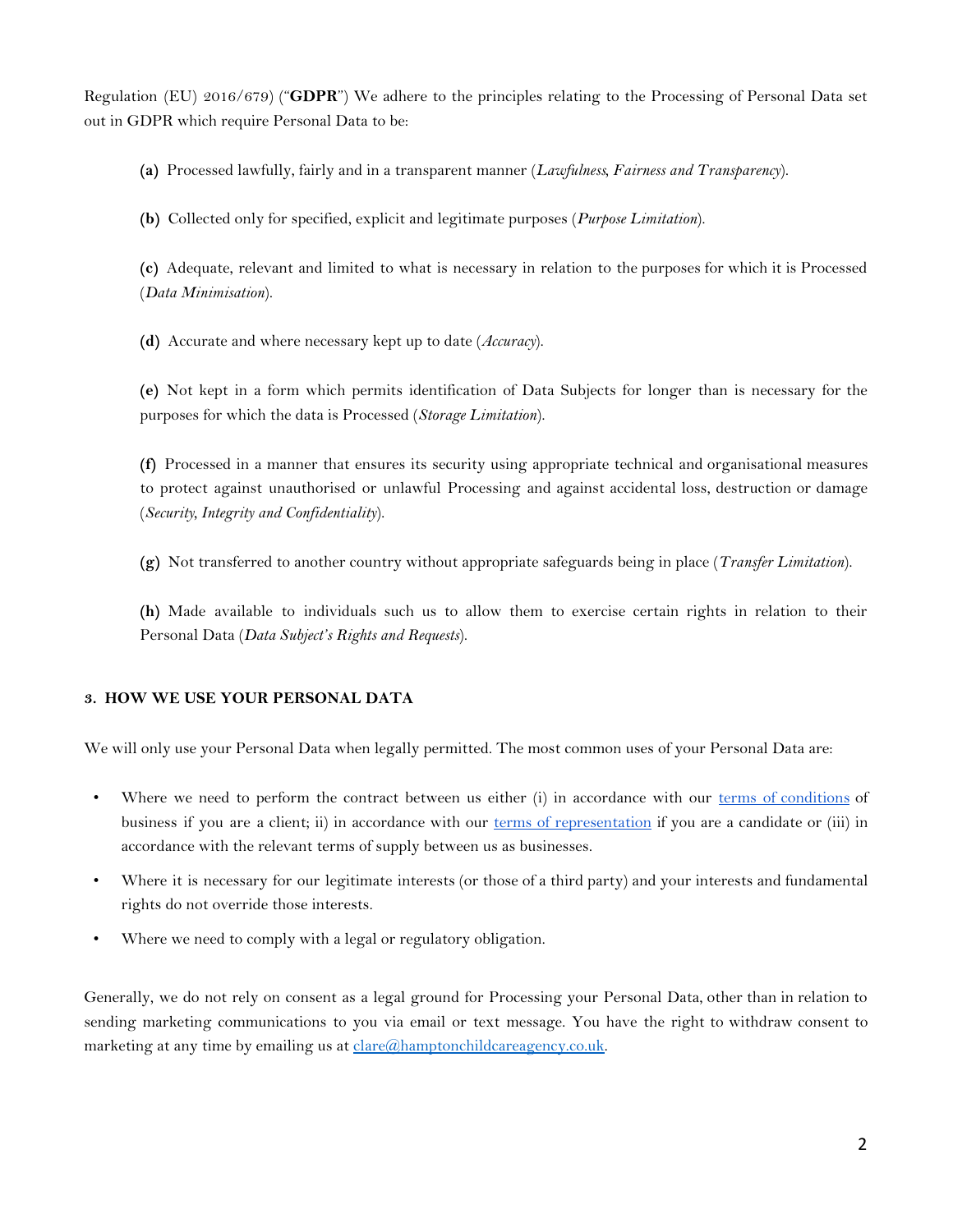# **Purposes for Processing your Personal Data**

Set out below is a description of the ways we intend to use your Personal Data and the legal grounds on which we will Process such data. We have also explained what our legitimate interests are where relevant.

We may Process your Personal Data for more than one lawful ground, depending on the specific purpose for which we are using your data. Please email us at [clare@hamptonchildcareagency.co.uk](mailto:clare@hamptonchildcareagency.co.uk) if you need details about the specific legal grounds, we are relying on to Process your Personal Data where more than one ground has been set out in the table below.

| Purpose/Activity                                                                        | Type of data                                                                           | <b>Lawful basis for Processing</b>                                                                                                                        |
|-----------------------------------------------------------------------------------------|----------------------------------------------------------------------------------------|-----------------------------------------------------------------------------------------------------------------------------------------------------------|
| To register you as a new client                                                         | (a) Identity<br>(b) Contact<br>(c) Details concerning your<br>family                   | To find a suitable candidate for your family in<br>accordance with our legal terms and<br>conditions of business.                                         |
| To register you as a new candidate                                                      | (a) Identity<br>(b) Contact<br>Job experience<br>(c)<br>(d) Skills and qualifications  | To comply with your legal terms and<br>conditions of representation and use all<br>reasonable endeavours to find you suitable<br>employment / engagement. |
| To Process your invoice:                                                                | (a) Identity                                                                           | (a) Performance of a contract with you                                                                                                                    |
| (a) Manage payments, fees and<br>charges<br>(b) Collect and recover money owed<br>to us | (b) Contact<br>(c) Financial<br>(d) Transaction<br>(e) Marketing and<br>Communications | (b) Necessary for our legitimate interests to<br>recover debts owed to us                                                                                 |
| To manage our relationship with you<br>as a supplier                                    | (a) Identity<br>(b) Contact<br>(c) Financial                                           | (a) Performance of a contract with you<br>(b) Necessary for our legitimate interests to<br>manage and run our business                                    |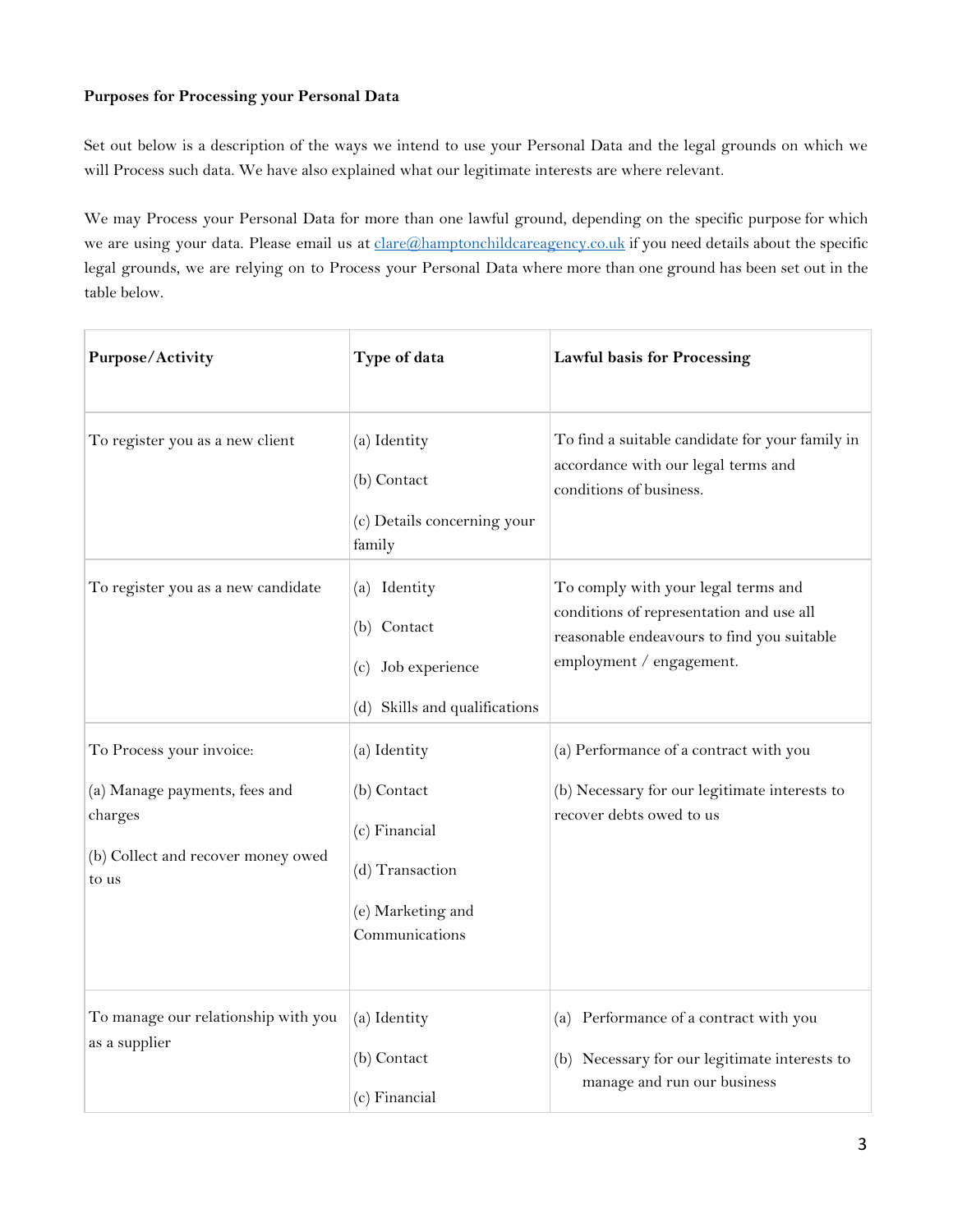|                                                                                                                                                                                 | (d) Transaction<br>(e) Marketing and<br>Communications                            |                                                                                                                                                                                                                         |
|---------------------------------------------------------------------------------------------------------------------------------------------------------------------------------|-----------------------------------------------------------------------------------|-------------------------------------------------------------------------------------------------------------------------------------------------------------------------------------------------------------------------|
| To manage our relationship with you,<br>including notifying you about<br>changes to our terms or privacy<br>policy.                                                             | (a) Identity<br>(b) Contact<br>(c) Profile<br>(d) Marketing and<br>Communications | (a) Performance of a contract with you<br>(b) Necessary to comply with a legal<br>obligation<br>(c) Necessary for our legitimate interests to<br>keep our records updated and to study how<br>clients use our services  |
| To administer and protect our<br>business and our site (including<br>troubleshooting, data analysis,<br>testing, system maintenance, support,<br>reporting and hosting of data) | (a) Identity<br>(b) Contact<br>(c) Technical                                      | (a) Necessary for our legitimate interests for<br>running our business, provision of<br>administration and IT services, network<br>security and to prevent fraud.<br>(b) Necessary to comply with a legal<br>obligation |
| To use data analytics to improve our<br>website, services, marketing, client<br>relationships and experiences                                                                   | (a) Technical<br>(b) Usage                                                        | Necessary for our legitimate interests to<br>define types of clients for our services, to keep<br>our site updated and relevant, to develop our<br>business and to inform our marketing<br>strategy.                    |
| To make suggestions and<br>recommendations to you about<br>services that may be of interest to you                                                                              | (a) Identity<br>(b) Contact<br>(c) Technical<br>(d) Usage<br>(e) Profile          | Necessary for our legitimate interests to<br>develop our services and grow our business.                                                                                                                                |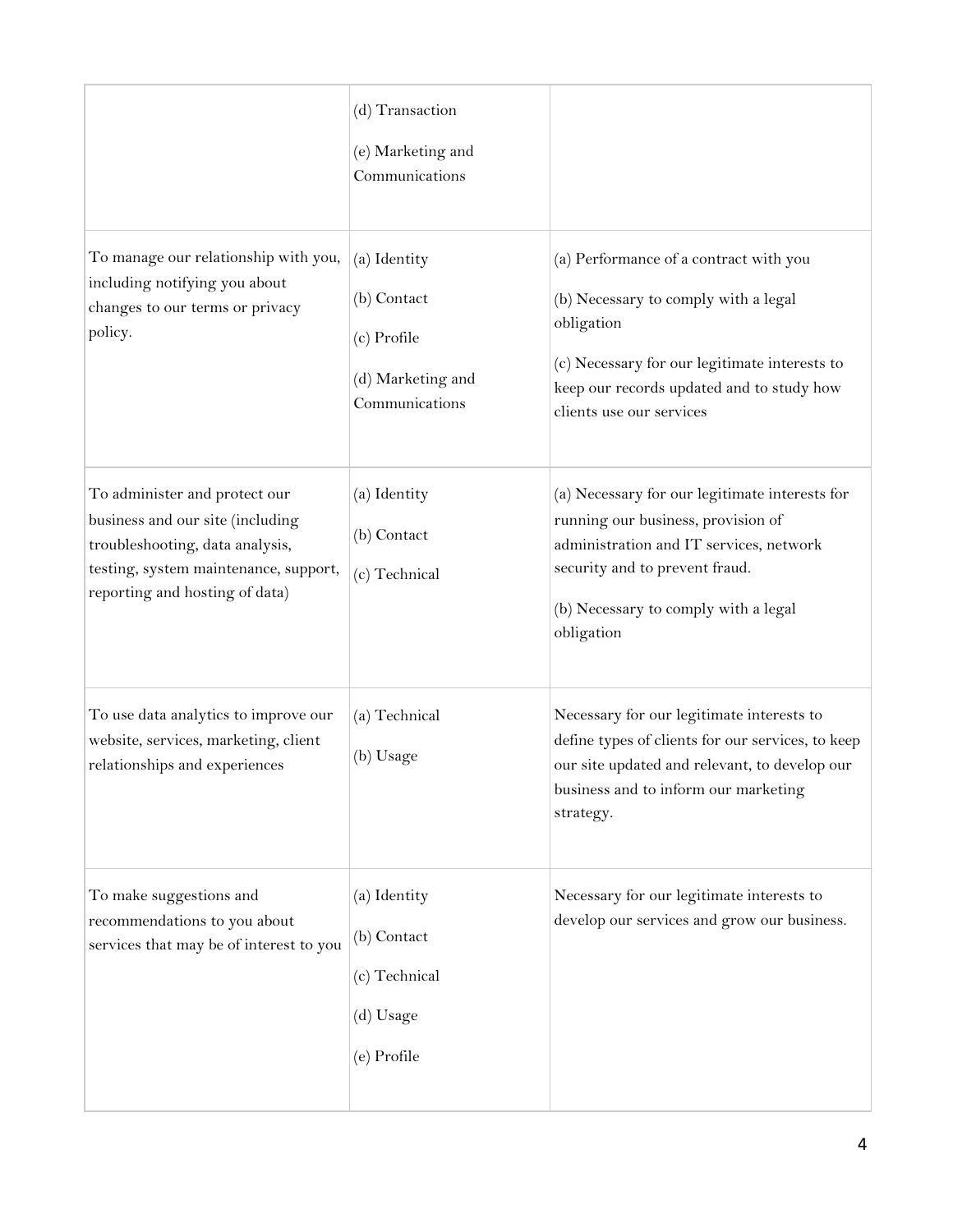## **Information we obtain from other sources.**

In addition, we may obtain information about our candidates from other sources such as job board websites, online CV libraries, references, personal recommendations, and referees. Such information shall be held by us for the purpose of complying with our obligations to our clients and candidates. For further details on the sources from which we obtain Personal Data on candidates and the purposes for which we use it, please refer to our candidate privacy policy.

We are working closely with third parties including professional advisors, job boards and partner agencies. We may receive information about you from them for the purposes of our recruitment services and ancillary support services.

#### **Marketing communications**

You will receive marketing communications from us if you have:

- (i) requested information from us or registered with us as a candidate or client; or
- (ii) if you provided us with your details and ticked the box at the point of entry of your details for us to send you marketing communications; and
- (iii) in each case, you have not opted out of receiving that marketing.

We will get your express opt-in consent before we share your Personal Data with any third party for marketing purposes.

You can ask us or third parties to stop sending you marketing messages at any time by emailing us at [clare@hamptonchildcareagency.co.uk](mailto:clare@hamptonchildcareagency.co.uk) at any time.

Where you opt out of receiving our marketing communications, this will not apply to Personal Data provided to us as a result of us providing you with a service or other transaction.

# **4. DISCLOSURES OF YOUR PERSONAL DATA**

We may have to share your Personal Data with the parties set out below for the purposes set out in the table in paragraph 2 above:

- Clients who are looking for suitable candidates to fulfil a role that they are offering.
- Service providers who provide IT and system administration services.
- Professional advisers including lawyers, bankers, auditors and insurers who provide consultancy, banking, legal, insurance and accounting services.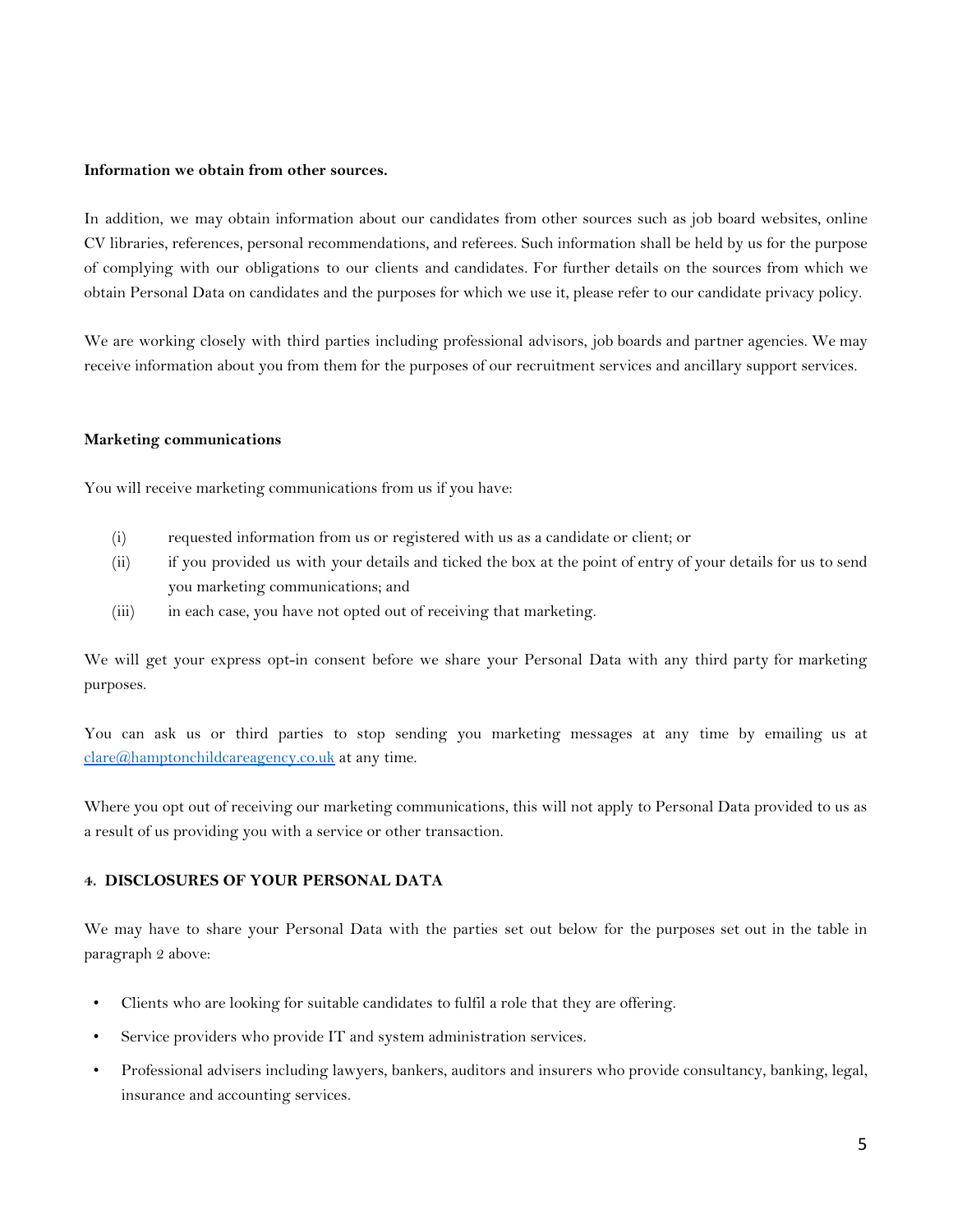- HM Revenue & Customs, regulators and other authorities based in the United Kingdom and other relevant jurisdictions who require reporting of Processing activities in certain circumstances.
- Third parties to whom we sell, transfer, or merge parts of our business or our assets.

We require all third parties to whom we transfer your data to respect the security of your Personal Data and to treat it in accordance with the law. We only allow such third parties to Process your Personal Data for specified purposes and in accordance with our instructions.

## **5. INTERNATIONAL TRANSFERS**

We do not transfer your Personal Data outside the European Economic Area.

## **6. DATA SECURITY**

We have put in place appropriate security measures to prevent your Personal Data from being accidentally lost, used or accessed in an unauthorised way, altered or disclosed. In addition, we limit access to your Personal Data to those employees, agents, contractors and other third parties who have a business need to know such data. They will only Process your Personal Data on our instructions and they are subject to a duty of confidentiality.

We have put in place procedures to deal with any suspected Personal Data breach and will notify you and any applicable regulator of a breach where we are legally required to do so.

#### **7. DATA RETENTION**

We will only retain your Personal Data for as long as necessary to fulfil the purposes we collected it for, including for the purposes of satisfying any legal, accounting, or reporting requirements.

To determine the appropriate retention period for Personal Data, we consider the amount, nature, and sensitivity of the Personal Data, the potential risk of harm from unauthorised use or disclosure of your Personal Data, the purposes for which we Process your Personal Data and whether we can achieve those purposes through other means, and the applicable legal requirements.

By law we must keep basic information about our clients (including Contact, Identity, Financial and Transaction Data) for six years after they cease being clients for tax purposes.

In some circumstances you can ask us to delete your data and it is our responsibility to make sure that any Personal Data we retain is accurate. So, if you would like us to erase your data (to the extent that we are able) or there are any changes to your data which means what we currently hold is inaccurate, please do let us know.

# **8. YOUR LEGAL RIGHTS**